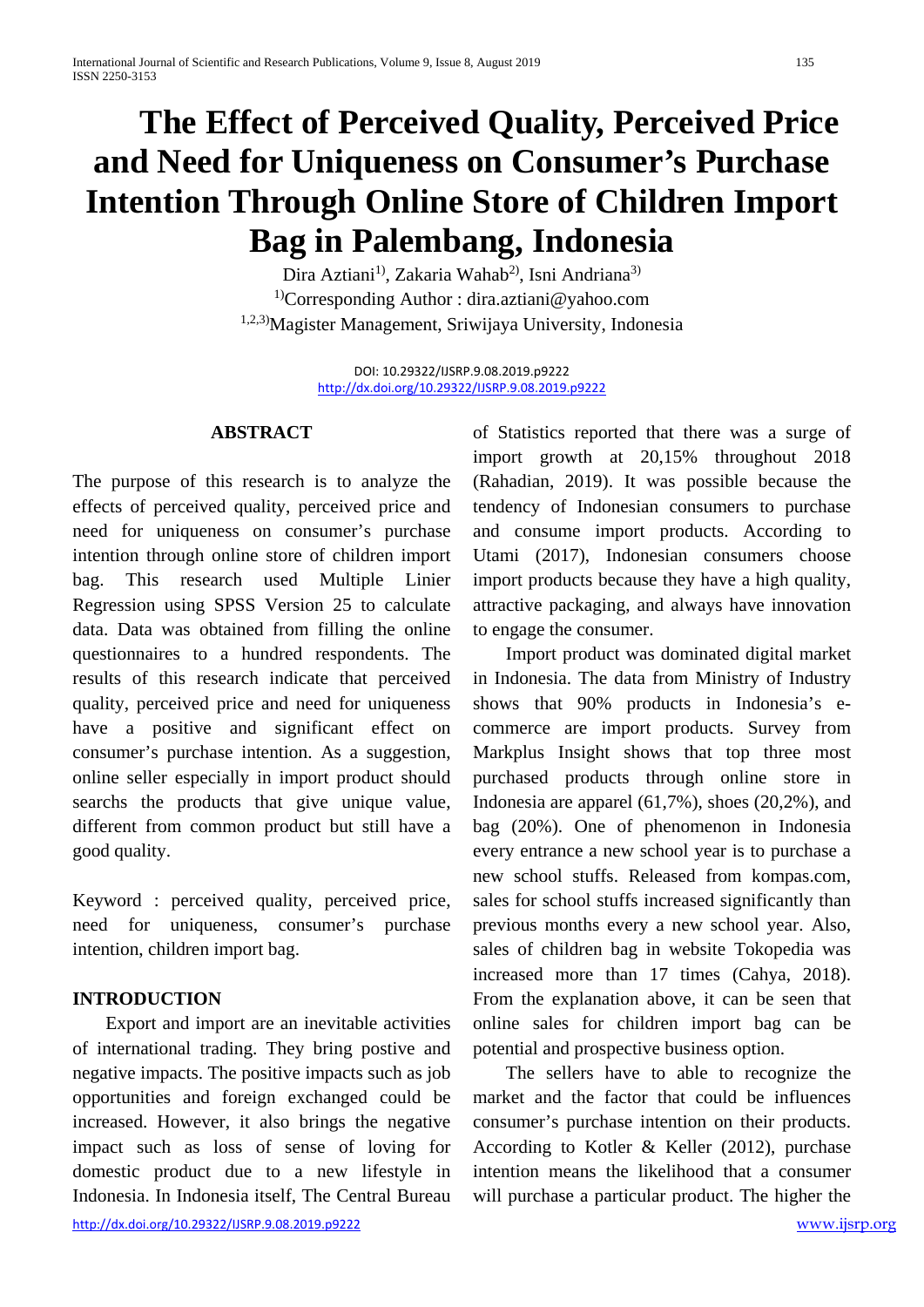purchase intention, the greater the purchase probability. Therefore, it becomes crucial for seller to understand what is the exact factor that could be affecting consumer's purchase intention. In this research, author examines three possibility factors that could be affecting purchase intention. They are perceived quality, perceived price and need for uniqueness.

# **LITERATURE REVIEW**

## **Purchase Intention**

Purchase intention is about plan of consumer to purchases particular product and how many product required in certain period (Howard, 1994). It could be said that purchase intention is mental statement from consumer that reflected purchasing plan of some products on particular brand. According to Ferdinand (2002), purchase intention was divided into four dimension as transactional intention, referential intention, preferential intention and exploratif intention.

## **Perceived Quality**

<http://dx.doi.org/10.29322/IJSRP.9.08.2019.p9222> [www.ijsrp.org](http://ijsrp.org/) Perceived quality is consumer perception to whole quality or excellence of the product or sevice as well as consumer expected (Aaker, 2013). There are some previous studies that analyze the effect of perceived quality to purchase intention. Asshidin, Abidin & Borhan (2016) were compared America and local product in Malaysia's consumer. The result indicates that perceived quality significantly affected purchase intention to both products. The result was similar to Demir & Tansuhaj (2011) and Kumar, Lee & Kim (2009) study. Rehman, Latif & Rana (2018) conduct study to compare perceived quality between British consumer and Pakistani consumer towards America product. The result shows that perceived quality has positive effect to British consumer on America product, but negative effect to Pakistani consumer. Otherwise, the result of

Arifin & Fachrodji (2015) and Edison & Restuti (2014) shows that perceived quality has no significant effect to purchase intention.

Consumer has tendency to choose import product than its local. Import product associated into good quality. Product which has good quality will create high perceived quality that affected consumer's purchase intention. From explanation above, the proposed hypothesis is:

**H<sub>1</sub>** : perceived quality has effect to consumer's purchase intention.

# **Perceived Price**

Peter and Olson (2008) state that "price perception concern how price information is comprehended by consumers and made meaningful to them". Evaluation and analysis consumer through the price was strongly influenced by consumer behaviour. The consumer judgement into cheap or expensive would be different from every consumer, depends on individual perception. Delafrooz, Paim & Khatibi (2011); Wijayasari & Mahfudz (2018); Suarjana & Suprapti (2018) say that perceived price, in competitive price, has significant effect to online purchase intention. The study result of Edison & Restuti (2014) shows that perceived price has a positive effect but not significant to consumer's purchase intention. Otherwise, Kim, Li & Gupta (2005) and Setiawan & Achyar (2012) find that perceived price has negative effect to purchase intention of online book store for potential consumer.

In online selling, consumers can't directly see and feel the product. Therefore, how the way consumer think about the product price is important matter. If consumers think the prices are suit to their expectation, it will becomes driven factor into consumer's purchase intention to the products. From explanation above, the proposed hypothesis is:

**H2** : perceived price has effect to consumer's purchase intention.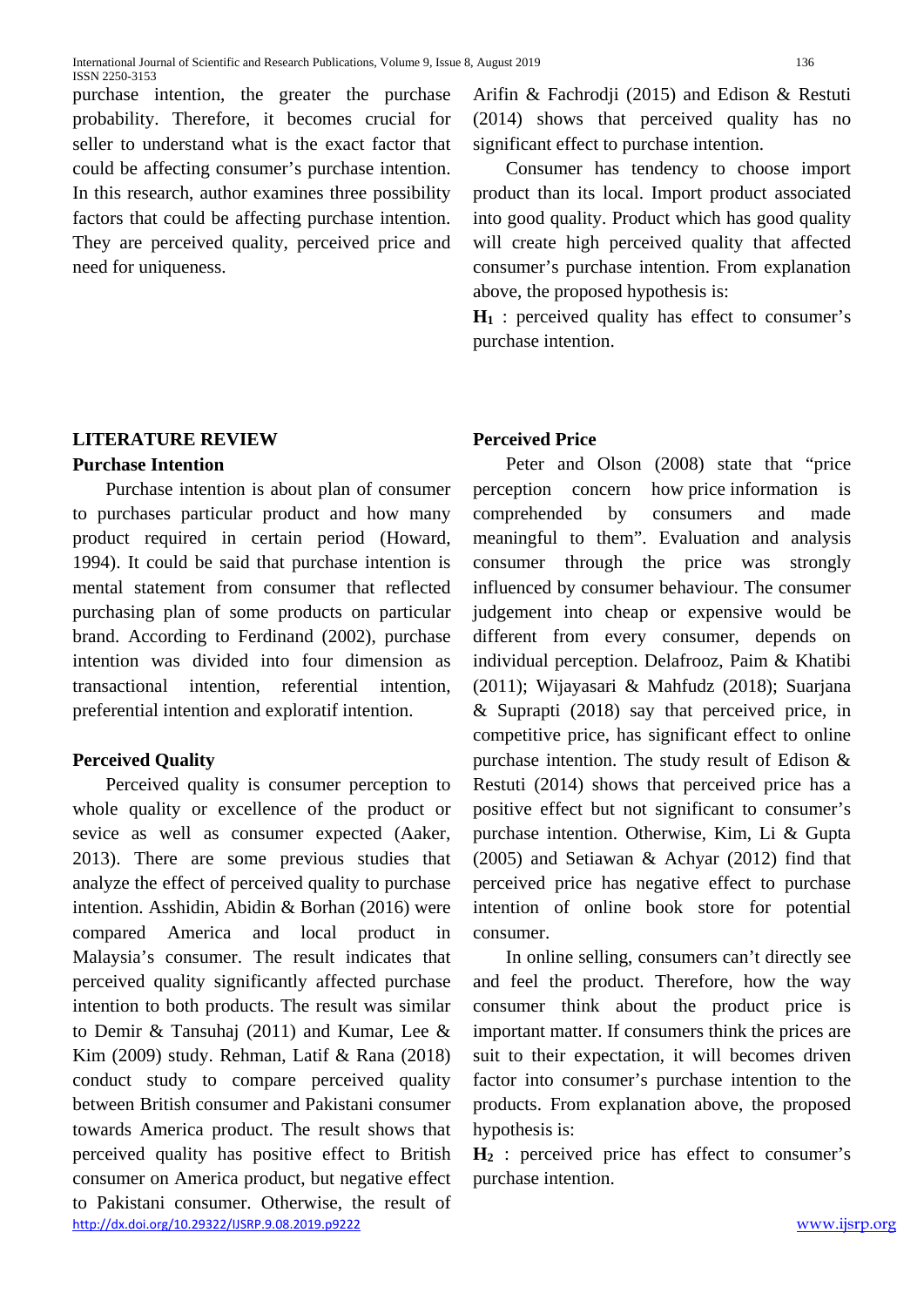#### **Need For Uniqueness**

Need for uniqueness explains individual perception and response about similarity to others. The higher similarity could decrease individual self esteem. Moreover, every people has tendency to search the uniqueness in particular level (Synder & Fromkin, 1980). Need for uniqueness is personal nature to pursue the difference from others by acquires and utilizes the product with the purpose to elevates social image and identity (Schiffman & Wisenblit, 2015). Kumar, Lee & Kim (2009) define need for uniqueness as the willing to be different from others in a community. Their study show there is positive relationship between need for uniqueness and purchase intention of America apparel in India' consumer. The above result is similar to Rehman, Latif & Rana  $(2018)$  and Tariq & Iqbal  $(2015)$ . Latter, Phau & Marchegiani (2010) do study in import apparel and Chihab & Abderrezzak (2016) do study in luxury parfume. Their study show opposite result, need for uniqueness has no significant effect to consumer's purchase intention.

One of factor that driving consumers to purchase product is their personality. Consumers who have high need for uniqueness, have tendency to search the unique product in the market that really special and different from others. Children import bag offers various design, full colour, and unique. From explanation above, the proposed hypothesis is:

**H<sub>3</sub>** : need for uniqueness has effect to consumer's purchase intention.

#### **CONCEPTUAL FRAMEWORK**

From explanation above, the conceptual framework is as follows:



## **Fig-1 Conceptual Framework**

#### **RESEARCH METHODOLOGY**

A total of 100 online questionnaires were collected from 100 respondents who domicile in Palembang and have 0-6 years children. Online questionnaires were divided into three parts. The first part was to filtering the respondents according to requirement above. The second part was to gather identity of respondent. The third part was to collect the respondent's response about independent variables (perceived quality, perceived price, and need for uniqueness) and dependent variable (consumer's purchase intention). All statements were rated on a 5-point Likert scale. The data was analyzed using multiple linier regression by SPSS (*statiscal product and service solution*) version 25.

## **RESULT**

#### **Validity Test**

Items are declared valid if r<sub>test</sub> is greater than rtable. The value of rtable by 100 respondents in significance 0,05 is 0,3610.

#### **Table-1 Validity Test Result**

| <b>Variable</b>              | Point | <b>Ttable</b> | <b>Ttest</b> | <b>Result</b> |
|------------------------------|-------|---------------|--------------|---------------|
|                              | 1     | 0,361         | 0,867        | Valid         |
|                              | 2     | 0,361         | 0,909        | Valid         |
| Perceived<br>Quality $(X_1)$ | 3     | 0,361         | 0,914        | Valid         |
|                              | 4     | 0,361         | 0.83         | Valid         |
|                              | 5     | 0,361         | 0,828        | Valid         |
|                              | 1     | 0,361         | 0,869        | Valid         |
| Perceived Price<br>$(X_2)$   | 2     | 0,361         | 0,862        | Valid         |
|                              | 3     | 0,361         | 0,924        | Valid         |
|                              | 1     | 0,361         | 0,862        | Valid         |
| Need For                     | 2     | 0,361         | 0,771        | Valid         |
| Uniqueness $(X_3)$           | 3     | 0,361         | 0,823        | Valid         |
|                              | 4     | 0,361         | 0,752        | Valid         |
|                              | 1     | 0,361         | 0.915        | Valid         |
| Consumer's                   | 2     | 0,361         | 0,931        | Valid         |
| Purchase<br>Intention $(Y)$  | 3     | 0,361         | 0,933        | Valid         |
|                              | 4     | 0,361         | 0,854        | Valid         |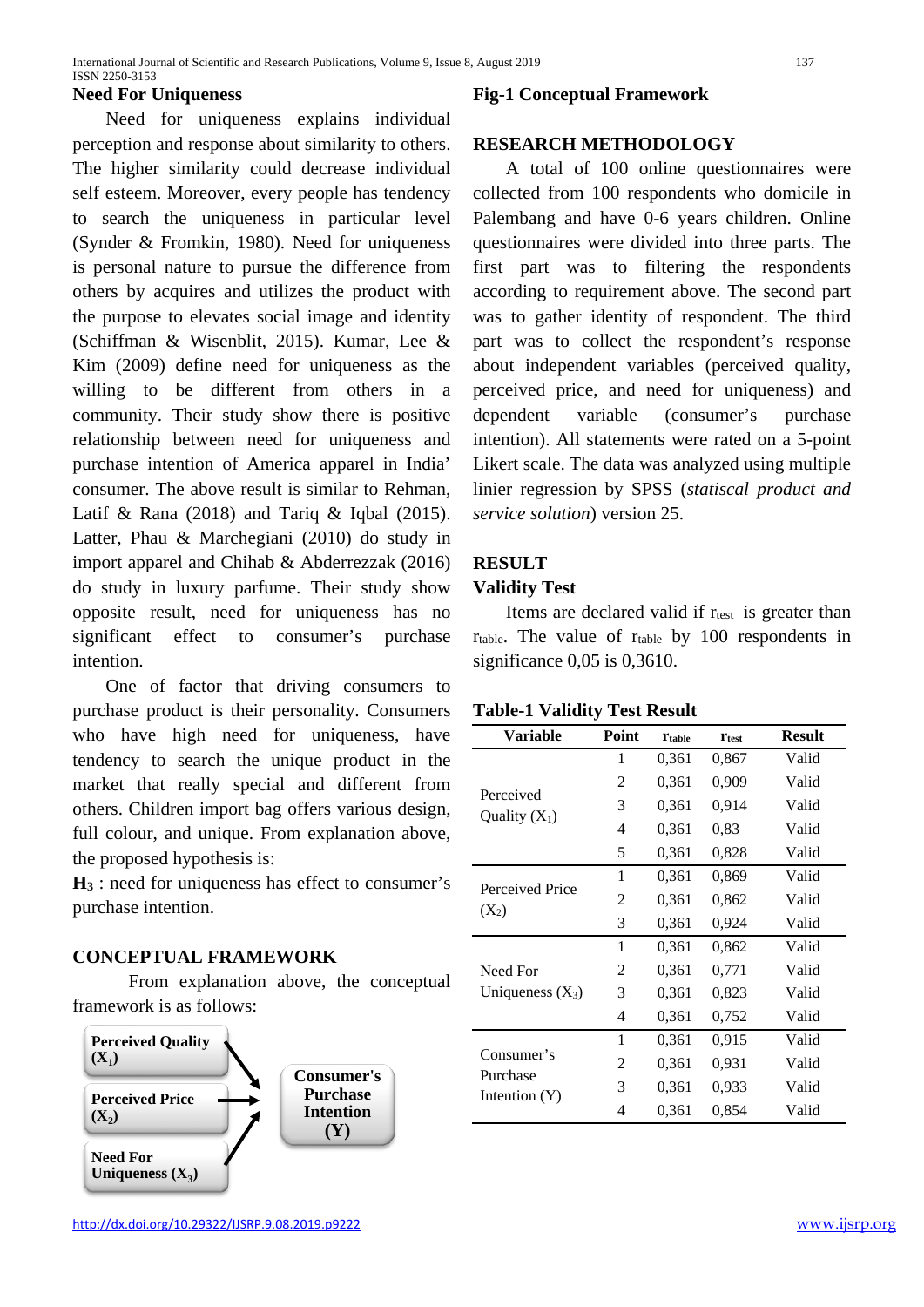Table.1 shows that all rests are greater than rtable. It means all items are valid as research instrument.

## **Reliability Test**

The instruments declare reliable if the value of Cronbach's Alpha is greater than 0,7.

**Table-2 Reliability Test Result**

| Variable           | Cronbach's<br>Alpha | <b>Criteria</b> | <b>Result</b> |  |
|--------------------|---------------------|-----------------|---------------|--|
| Perceived          | 0,919               | 0.7             | Reliable      |  |
| Quality $(X_1)$    |                     |                 |               |  |
| Perceived Price    | 0,862               | 0.7             | Reliable      |  |
| $(X_2)$            |                     |                 |               |  |
| Need For           |                     |                 | Reliable      |  |
| Uniqueness $(X_3)$ | 0,816               | 0.7             |               |  |
| Consumer's         |                     |                 |               |  |
| Purchase           | 0,929               | 0.7             | Reliable      |  |
| Intention $(Y)$    |                     |                 |               |  |

Table.2 shows that all values of Cronbach's Alpha are greater than 0,7. It means all indicator variables are reliable.

## **Respondent's Overview**

Informations that gained from respondents are age, gender, education, and income.

| Age                           | <b>Frequency</b> | $\frac{0}{0}$ |
|-------------------------------|------------------|---------------|
| $<$ 30 years                  | 26               | 26            |
| 31 - 40 years                 | 64               | 64            |
| $>40$ years                   | 10               | 10            |
| Gender                        | <b>Frequency</b> | $\frac{0}{0}$ |
| Male                          | 17               | 17            |
| Female                        | 83               | 83            |
| <b>Education</b>              | <b>Frequency</b> | $\frac{1}{2}$ |
| Senior High School            | 5                | 5             |
| Diploma                       | 20               | 20            |
| <b>Bachelor</b>               | 50               | 50            |
| Graduate                      | 25               | 25            |
| <b>Income</b>                 | <b>Frequency</b> | $\frac{1}{2}$ |
| $<$ Rp. 3.000.000             | 13               | 13            |
| Rp. 3.000.000 - Rp. 6.000.000 | 43               | 43            |

| Rp. 6.000.000 - Rp. 10.000.000 | 27 | -27 |
|--------------------------------|----|-----|
| $>$ Rp. 10.000.000             |    |     |

## **Multiple Linier Regression Analysis**

Multiple linier regression is used to explains the relationship among variables that were tested. The regression equation could be seen below:

## *Y = 4,009 + 0,215X1 + 0,273X2 + 0,237X3*

Where the equation can be explained by below:

- The constant ( $\alpha$ ) is 4,009, shows that if perceived quality, perceived price, and need for uniqueness variables are 0, then consumer's purchase intention is 4,009.
- Regression coefficient  $(\beta)$  perceived quality is 0,215, shows that by adding one unit of perceived quality, then it would be increase consumer's purchase intention of 0,215.
- Regression coefficient  $(\beta)$  perceived price is 0,273, shows that by adding one unit of perceived price, then it would be increase consumer's purchase intention of 0,273.
- Regression coefficient  $(\beta)$  need for uniqueness is 0,237, shows that by adding one unit of need for uniqueness, then it would be increase consumer's purchase intention of 0,237.
- The result gives positive values on all independent variables, it means there are relationships to consumer's purchase intention through online store of children import bag in Palembang, Indonesia besides other variables which not included in this research.

## **F-Test (Simultaneous)**

## **Table-4 Output ANNOVA**

| <b>ANOVA</b> <sup>a</sup> |                    |         |    |         |        |                   |
|---------------------------|--------------------|---------|----|---------|--------|-------------------|
|                           | Model              | Sum of  | df | Mean    | F      | Sig.              |
|                           |                    | Squares |    | Square  |        |                   |
|                           | Regression 344,220 |         |    | 114,740 | 27,264 | .000 <sup>b</sup> |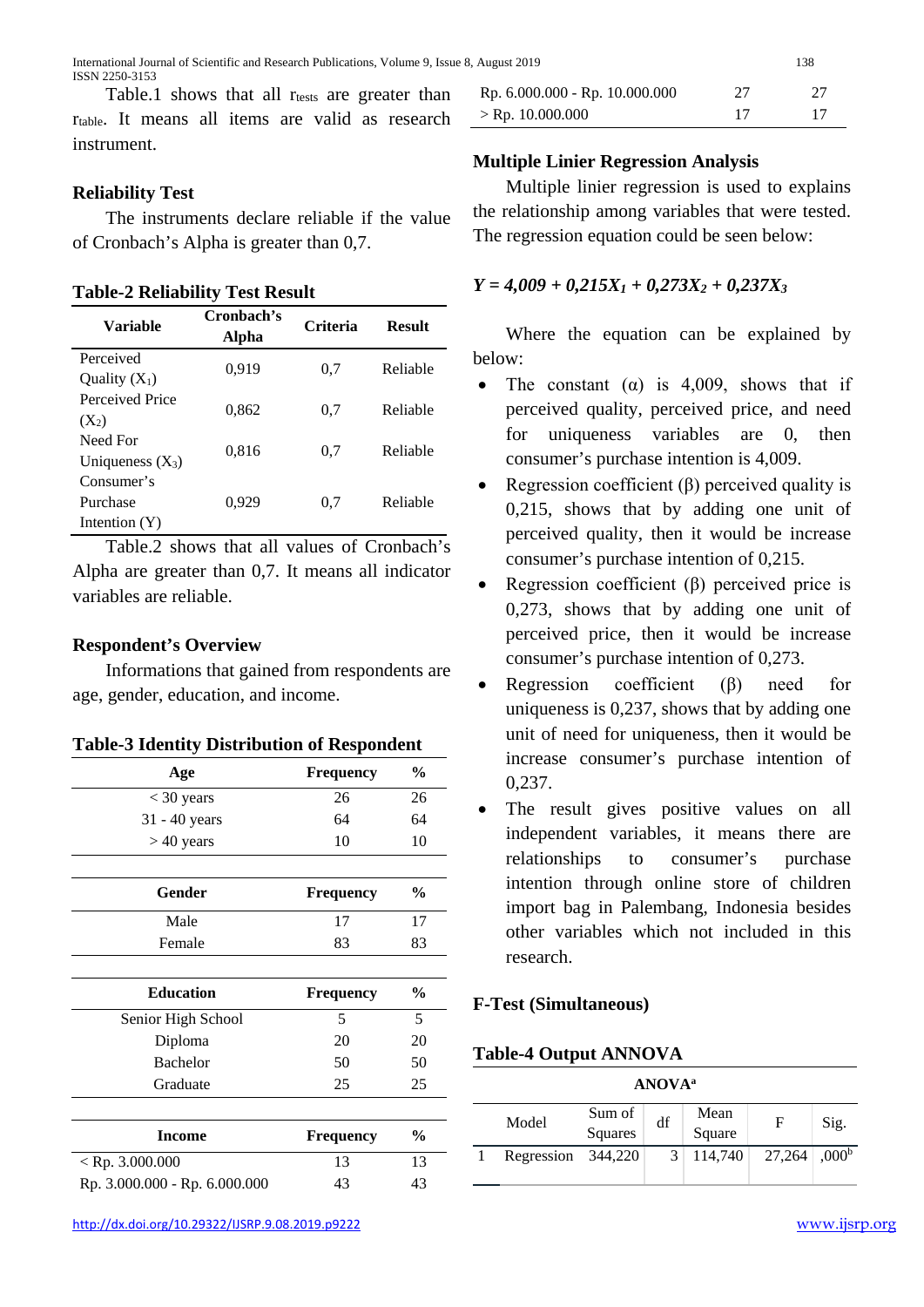|                                                         | Residual                                                                              | 404.020 | - 96 | 4.209 |  |  |
|---------------------------------------------------------|---------------------------------------------------------------------------------------|---------|------|-------|--|--|
|                                                         | Total                                                                                 | 748,240 | 99   |       |  |  |
| a. Dependent Variable: CONSUMER'S PURCHASE<br>INTENTION |                                                                                       |         |      |       |  |  |
|                                                         | b. Predictors: (Constant), NEED FOR UNIQUENESS,<br>PERCEIVED PRICE, PERCEIVED QUALITY |         |      |       |  |  |

Based on Table-4, it can be seen that sig  $\lt$ 0,05 (0,000  $\leq$  0,05). It means Ha is accepted. Then, it can be concluded that perceived quality, perceived price and need for uniqueness together have a significant effect on consumer's purchase intention.

## **t-Test (Partial)**

INTENTION

| Coefficients <sup>a</sup>                  |                   |                                |               |                                      |       |      |  |
|--------------------------------------------|-------------------|--------------------------------|---------------|--------------------------------------|-------|------|--|
|                                            | Model             | Unstandardized<br>Coefficients |               | Standar<br>dized<br>Coeffic<br>ients | t     | Sig. |  |
|                                            |                   | B                              | Std.<br>Error | <b>B</b> eta                         |       |      |  |
| 1                                          | (Constant)        | 4.009                          | 1,208         |                                      | 3,319 | ,001 |  |
|                                            | <b>PERCEIVED</b>  | ,215                           | ,072          | ,295                                 | 3,001 | ,003 |  |
|                                            | <b>OUALITY</b>    |                                |               |                                      |       |      |  |
|                                            | <b>PERCEIVED</b>  | ,273                           | ,124          | ,210                                 | 2.193 | ,031 |  |
|                                            | <b>PRICE</b>      |                                |               |                                      |       |      |  |
|                                            | <b>NEED FOR</b>   | ,237                           | .081          | .295                                 | 2,924 | ,004 |  |
|                                            | <b>UNIQUENESS</b> |                                |               |                                      |       |      |  |
| a. Dependent Variable: CONSUMER'S PURCHASE |                   |                                |               |                                      |       |      |  |

# **Table-5 Output Coefficients**

Based on Table-5, it described as seen below:

- Sig of  $X_1$  0,003 < 0,05. It means Ha is accepted and H0 is rejected. Then, it can be concluded that perceived quality partially has a significant effect on consumer's purchase intention.
- Sig of  $X_2$  0,031 < 0,05. It means Ha is accepted and H0 is rejected. Then, it can be

concluded that perceived price partially has a significant effect on consumer's purchase intention.

Sig of  $X_3$  0,004 < 0,05. It means Ha is accepted and H0 is rejected. Then, it can be concluded that need for uniqueness partially has a significant effect on consumer's purchase intention.

## **Coefficient Determination**

**Table-6 Output Model Summary**

| Model Summary <sup>b</sup>                      |                     |        |            |               |  |  |
|-------------------------------------------------|---------------------|--------|------------|---------------|--|--|
| Model                                           | R                   | R      | Adjusted R | Std. Error of |  |  |
|                                                 |                     | Square | Square     | the Estimate  |  |  |
|                                                 | $,678$ <sup>a</sup> | ,460   | .443       | 2,05147       |  |  |
| a. Predictors: (Constant), NEED FOR UNIQUENESS, |                     |        |            |               |  |  |
| PERCEIVED PRICE, PERCEIVED QUALITY              |                     |        |            |               |  |  |
| b. Dependent Variable: CONSUMER'S PURCHASE      |                     |        |            |               |  |  |
| <b>INTENTION</b>                                |                     |        |            |               |  |  |

Based on Table-6, it can be seen that  $R^2$  is 0,460 equals to 46,0%. It means that perceived quality, perceived price and need for uniqueness together have a significant effect on consumer's purchase intention is 46,0%. And the rest, 54,0%, was affected by other variables which not included in this research.

## **DISCUSSION**

Perceived quality has significance 0,003 < 0,05 and regression coefficient is 0,215. Thus, perceived quality has a positive and significant effect on consumer's purchase intention. This finding is in accordance to research of Asshidin, Abidin & Borhan (2016) which compared America and local product in Malaysia's consumer. The result indicates that perceived quality significantly affected purchase intention to both products. This finding also similar to Demir & Tansuhaj (2011) and Kumar, Lee & Kim (2009). In this research, consumers consider children import bags in online store have a good quality. Product which has good quality will create high perceived quality that affected consumer's purchase intention.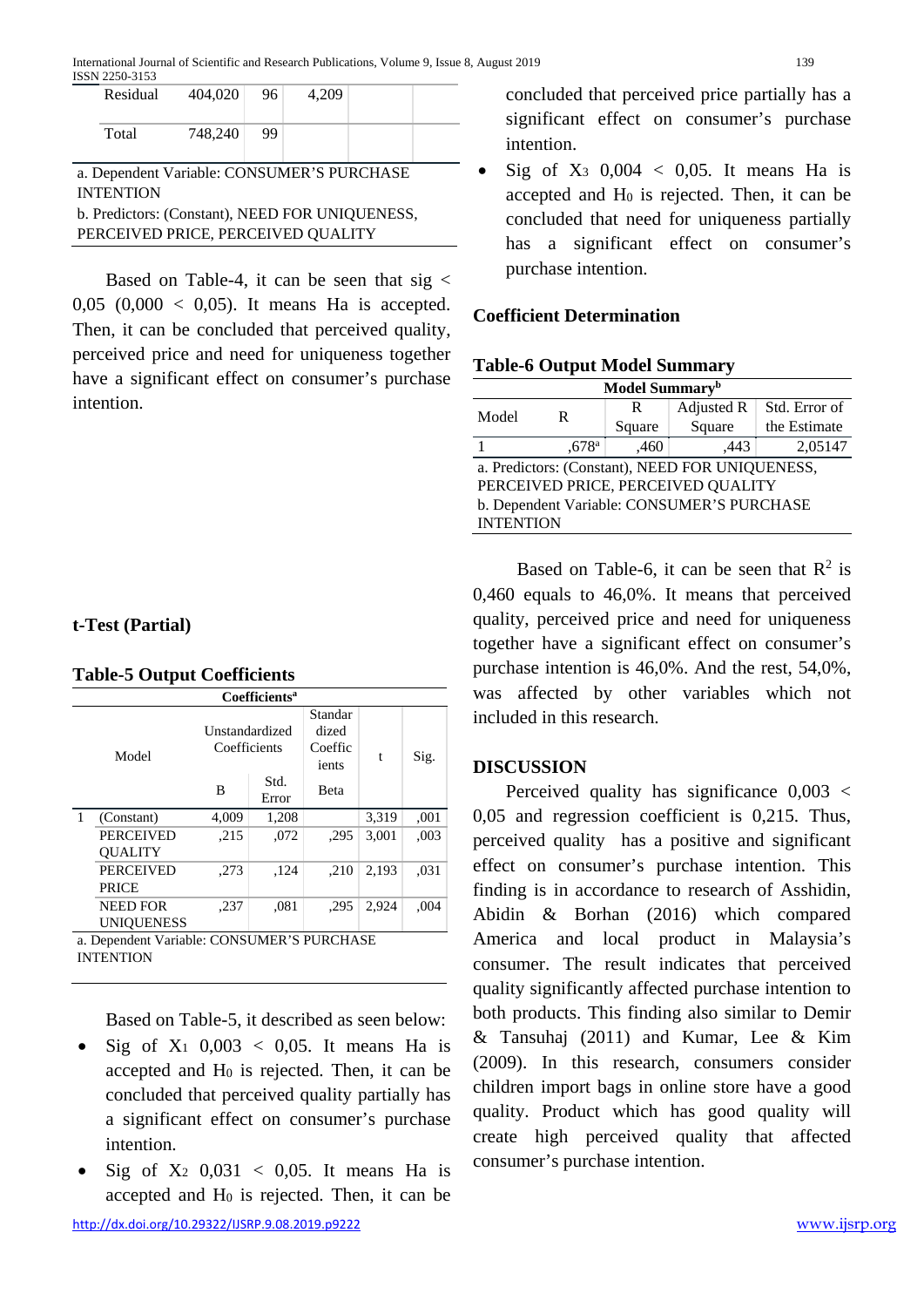Perceived price has significance  $0.031 < 0.05$ and regression coefficient is 0,273. Thus, perceived price has a positive and significant effect on consumer's purchase intention. This finding is in accordance to research of Delafrooz, Paim & Khatibi (2011) which shows that perceived price, in this case as competitive price, significantly affected online purchase intention. . This finding also similar to Wijayasari & Mahfudz (2018) and Suarjana & Suprapti (2018). In online purchasing, consumers can't see and feel directly into the products. Thus, the way consumers give perception in price is important. If consumers think the price is affordable with the benefit that they will get, it can be a driven factor to build purchase intention into that products.

Need for uniqueness has significance 0,004 < 0,05 and regression coefficient is 0,237. Thus, need for uniqueness has a positive and significant effect on consumer's purchase intention. This finding is in accordance to research of Kumar, Lee & Kim (2009), Rehman, Latif & Rana (2018), and Tariq & Iqbal (2015). Their research show that there are positive relationship between need for uniqueness and consumer's purchase intention in import apparel. The higher need for uniqueness, the higher consumer's purchase intention for the product.

# **CONCLUSION**

Based on result and discussion above, it can be concluded as seen below:

- 1. Perceived quality has a positive and significant effect on consumer's purchase intention through online store of children import bag in Palembang, Indonesia.
- 2. Perceived price has a positive and significant effect on consumer's purchase intention through online store of children import bag in Palembang, Indonesia.
- 3. Need for uniqueness has a positive and significant effect on consumer's purchase intention through online store of children import bag in Palembang, Indonesia.
- 4. Perceived quality, perceived price and need for uniqueness together have a significant

effect on consumer's purchase intention through online store of children import bag in Palembang, Indonesia.

# **RECOMMENDATION**

Based on result and discussion above, the recommendation is given as seen below:

1. For online seller

Online seller especially in import product should searchs the products that give unique value, different from common product but still have a good quality. Those things have to conducted for increase consumer's purchase intention that could be affect sales of import product.

2. For further researcher

In this research, perceived price gives a not significant value which has to being examined. Further researcher may analyze what factors could be gives a not significant value. Besides, further researcher could develops amount of sample or other variabel. Thus, variables that could be affect consumer's purchase intention will be well explained. Also, further researcher could divides the sample into several categories and conducts analysis for relationship between those categories and the variables.

# **REFERENCE**

(2015). Menguatkan Tameng Dari Serbuan Impor di Pasar Bebas. Accessed on May 7, 2019, from

[http://www.kemenperin.go.id/artikel/10757/](http://www.kemenperin.go.id/artikel/10757/Menguatkan-Tameng-dari-Serbuan-Impor-di-Pasar-Bebas) [Menguatkan-Tameng-dari-Serbuan-Impor-di-](http://www.kemenperin.go.id/artikel/10757/Menguatkan-Tameng-dari-Serbuan-Impor-di-Pasar-Bebas)[Pasar-Bebas.](http://www.kemenperin.go.id/artikel/10757/Menguatkan-Tameng-dari-Serbuan-Impor-di-Pasar-Bebas)

- Aaker, David A. 2013. *Manajemen Pemasaran Strategi. Edisi kedelapan*. Salemba Empat. Jakarta.
- Arifin, Endro dan Achmad Fachrodji. (2015). Pengaruh Persepsi Kualitas Produk, Citra Merek dan Promosi Terhadap Minat Beli Konsumen Ban Achilles di Jakarta Selatan. *Jurnal MIX*, 5(1), 124-143.

Asshidin, Nor Hazlin Nor, Nurazariah Abidin, dan Hafizzah Bashira Borhan. (2016). Perceived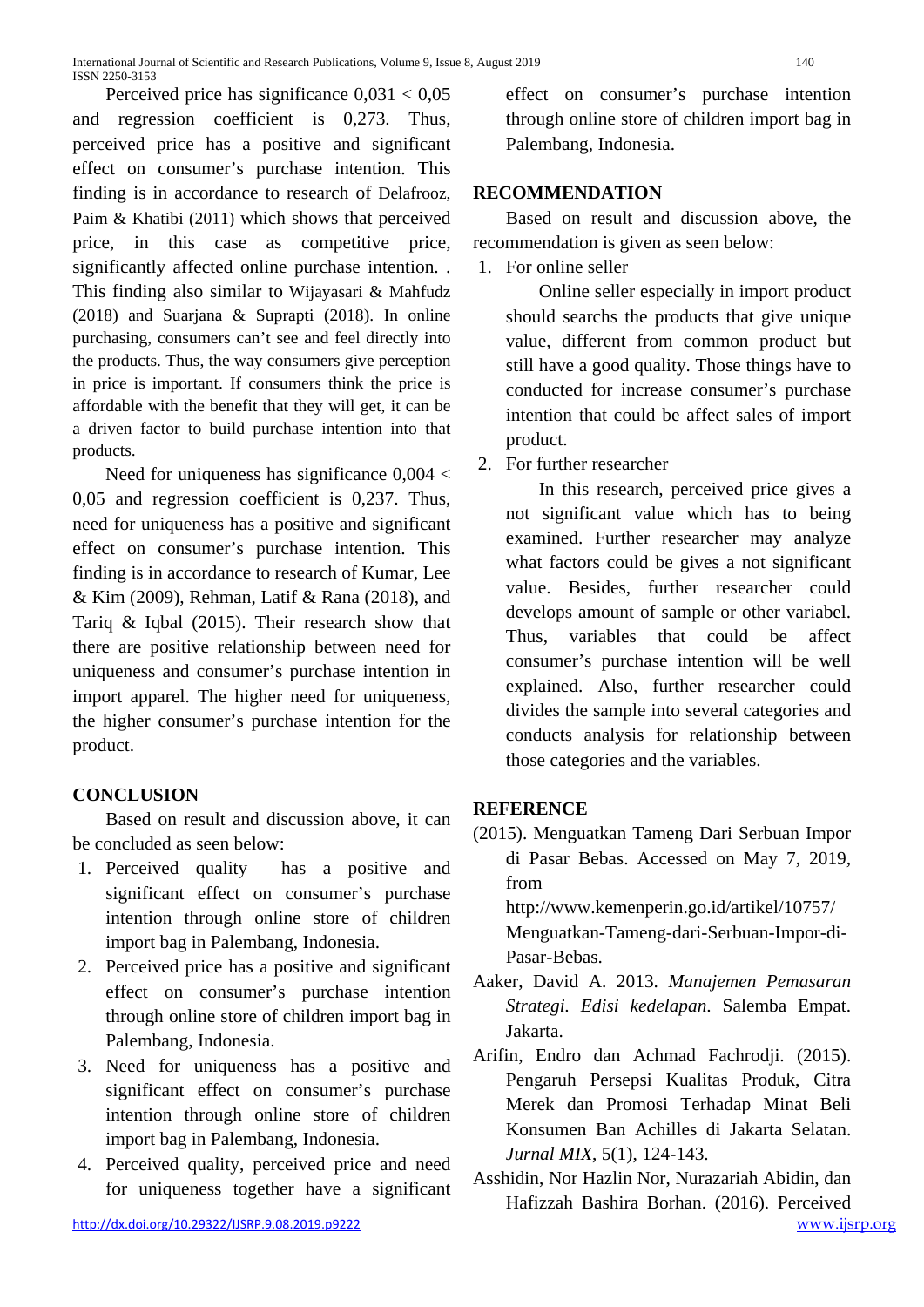Quality and Emotional Value That Influence Consumer's Purchase Intention Towards American and Local Products. *Procedia Economics and Finance*, 35, 639-643.

- Cahaya, Kahfi Dirga. (2018, July 12). Tahun Ajaran Baru, Ini yang Terjadi di Situs Belanja *Online* Tokopedia. Accessed on March 31, 2019, from [https://lifestyle.kompas.com/read/2018/07/12/](https://lifestyle.kompas.com/read/2018/07/12/210000020/tahun-ajaran%20baru-ini-yang-terjadi-di-situs-belanja-tokopedia) [210000020/tahun-ajaran baru-ini-yang](https://lifestyle.kompas.com/read/2018/07/12/210000020/tahun-ajaran%20baru-ini-yang-terjadi-di-situs-belanja-tokopedia)[terjadi-di-situs-belanja-tokopedia.](https://lifestyle.kompas.com/read/2018/07/12/210000020/tahun-ajaran%20baru-ini-yang-terjadi-di-situs-belanja-tokopedia)
- Chihab, Zaidi Oussama dan Benhabib Abderrezzak. (2016). Factors affecting Consumer Purchase Intention of Luxury Perfumes in Algeria: A case study of Consumers in the Twin Cities of Tlemcen and Sidi Bel Abbes. *Journal of Research in Marketing*, 6(3), 461-467.
- Delafrooz, Narges, Laily H. Paim & Ali Khatibi. (2011). Understanding Consumer's Internet Purchase Intention in Malaysia. *African Journal of Business Management*, 5(3), 2837- 2846.
- [Demir,](https://www.emeraldinsight.com/author/Dogerlioglu-Demir%2C+Kivilcim) Kivilcim Dogerlioglu dan [Patriya](https://www.emeraldinsight.com/author/Tansuhaj%2C+Patriya)  [Tansuhaj.](https://www.emeraldinsight.com/author/Tansuhaj%2C+Patriya) (2011). Global vs local brand perceptions among Thais and Turks. *Asia Pacific Journal of Marketing and Logistics*, 23(5), 667-683.
- Edison & Sri Restuti. (2014). Pengaruh Persepsi Kualitas dan Persepsi Harga Terhadap Perceived Value, Citra Perusahaan dan Minat Beli Konsumen Membeli Beras Komersial Bulog di Kota Pekanbaru. *Jurnal Tepak Manajemen Bisnis*, 4(2), 20-30.
- Ferdinand, Augusty. (2002). *Pengembangan Minat Beli Merek Ekstensi*. Semarang: Badan Penerbit Universitas Diponegoro.
- Howard, John A. (1994). *Buyer Behaviour in Marketing Strategy*. USA: Prentice Hall.
- Kim, Hee-Woong, Hong Li & Sumeet Gupta. (2005) Different effects of perceived price and risk on purchase intention for potential and repeat customers. *Pacific Asia Conference on Information Systems (PACIS)*. Bangkok, Thailand.
- Kotler, Philip dan K.L. Keller. (2012). *Manajemen Pemasaran*. Jakarta : Indeks.
- Kumar, Archana, Hyun Joo Lee dan Youn Kyung Kim. (2009). Indian Consumers' Purchase Intention Toward a United States Versus Local Brand. *Journal of [Business](https://www.researchgate.net/journal/0148-2963_Journal_of_Business_Research) [Research](https://www.researchgate.net/journal/0148-2963_Journal_of_Business_Research)*, 62(5), 521-527.
- Latter, Chelsey, Ian Phau & Chris Marchegiani. (2010). The Roles of Consumers Need for Uniqueness and Status Consumption in Haute Couture Luxury Brands. *Journal of Global Fashion Marketing*, 1(4), 205-213.
- Markplus Insight. (2013). Report: Indonesia now Has 74.6 Million Internet Users (Online). Access on March 31, 2019, from [http://www.the-marketeers.com.](http://www.the-marketeers.com/)
- Peter, J. Paul dan Jerry C. Olson. (2008). *Consumer Behavior : Perilaku Konsumen dan Strategi Pemasaran*. Jakarta : Erlangga.
- Rahadian, Aristya. (2019, January 15). Impor RI Melonjak 20,15%, Barang Asal China Mendominasi. Accessed on May 8, 2019, from [https://www.cnbcindonesia.com/market/](https://www.cnbcindonesia.com/market/%2020190115150144-20-50763/impor-ri-melonjak-2015-barang-asal-china-mendominasi)  [20190115150144-20-50763/impor-ri](https://www.cnbcindonesia.com/market/%2020190115150144-20-50763/impor-ri-melonjak-2015-barang-asal-china-mendominasi)[melonjak-2015-barang-asal-china](https://www.cnbcindonesia.com/market/%2020190115150144-20-50763/impor-ri-melonjak-2015-barang-asal-china-mendominasi)[mendominasi.](https://www.cnbcindonesia.com/market/%2020190115150144-20-50763/impor-ri-melonjak-2015-barang-asal-china-mendominasi)
- Rehman, Anees U., Tehmina Latif, dan Muhammad I. Rana (2018, Mei). Consumers' Purchase Intention Towards Global Brands: A Cross-Cultural Analysis. *Journal of Economics, Business and Management,* 6(2), 36-44.
- Rehman, Anees U., Tehmina Latif, dan Muhammad I. Rana (2018, Mei). Consumers' Purchase Intention Towards Global Brands: A Cross-Cultural Analysis. *Journal of Economics, Business and Management,* 6(2), 36-44.
- Schiffman, L. G. and Wisenblit J. L. (2015). *Consumer Behavior, 11th ed*. Edinburgh: Pearson Education Limited.
- Setiawan, Ricky & Adrian Achyar. (2012). Effect of Perceived Trust and Perceived Price on Customers' Intention to Buy in Online Strore in Indonesia. *ASEAN Marketing Journal*, 4(1), 26-36.